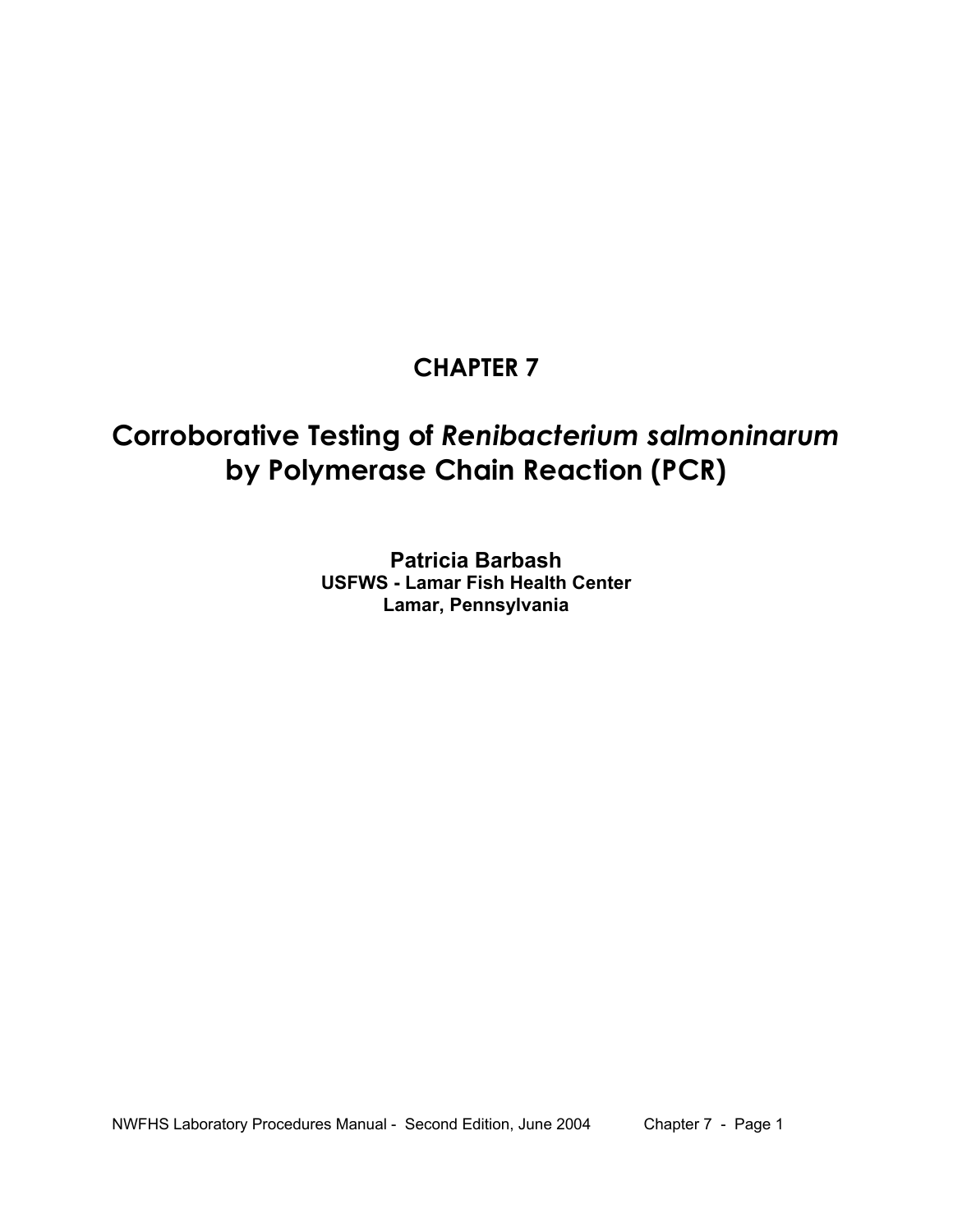# **Table of Contents**

| IV. INITIAL AMPLIFICATION OF R. salmoninarum DNA  7-6    |  |
|----------------------------------------------------------|--|
|                                                          |  |
| VI. VISUALIZATION OF PCR PRODUCT BY ELECTROPHORESIS  7-9 |  |
|                                                          |  |
|                                                          |  |

|--|--|

| <b>7.A</b> Worksheet for DNA Sample Data |  |
|------------------------------------------|--|
|------------------------------------------|--|

 **7.B** Worksheet for Initial Amplification of *R.salmoninarum* DNA by PCR

- **7.C** Worksheet for Nested (Second Round) of *R.salmoninarum* PCR
- **7.D** Photodocumentation and Report of Results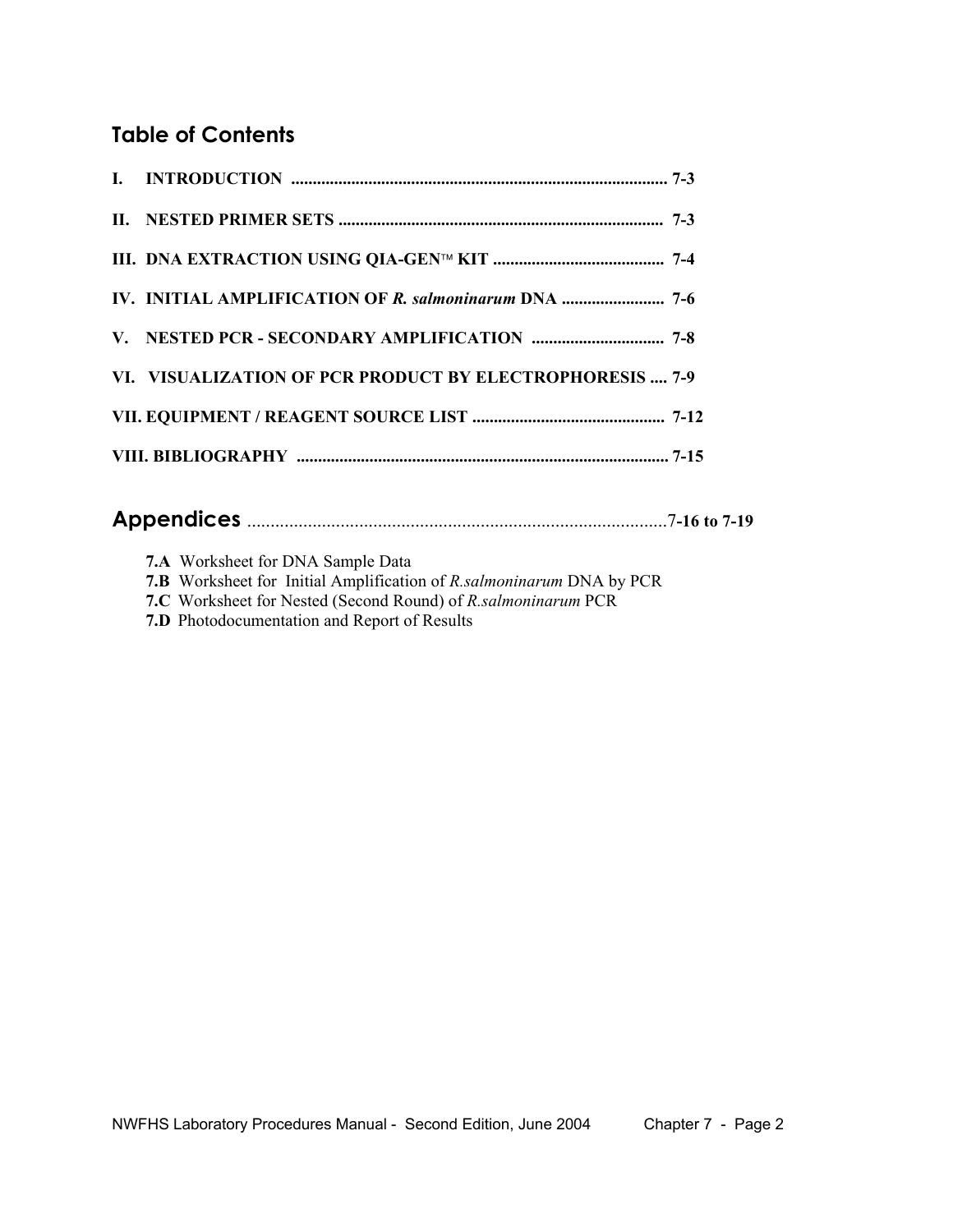# **I. Introduction**

The Polymerase Chain Reaction<sup>1</sup> (PCR) assay has been shown to be an effective method for identifying low level infections of *R.salmoninarum* in fish tissue (Brown et. al 1994). The *Renibacterium salmoninarum* Polymerase Chain Reaction (Rs-PCR) technique employs oligonucleotide primers to amplify base pair segments of the gene that codes for the 57 kDa protein of *R. salmoninarum.* DNA is extracted from fish tissues and amplified initially with forward and reverse primers. The amplified DNA product is then re-amplified using a primer for a smaller segment of DNA within the larger segment amplified initially. This "nested PCR" step results in extreme sensitivity in detecting the target DNA (Chase 1998, Pascho et.al 1998). The DNA products from both amplifications are then visualized by agarose gel electrophoresis. The PCR assay has been shown to be an effective and accurate method for identification of low-level infections with this bacterial pathogen in various fish tissues (Pascho et.al 2002). The technique is also used to corroborate test results from immunological assays such as Enzyme linked Immunosorbent Assay (ELISA).

The materials and methods described in this protocol are adapted from those developed by Ronald J. Pascho and Dorothy Chase of the Western Fisheries Research Center (USGS) in Seattle, Washington. The Service would like to thank Ron Pascho and Dorothy Chase for training and technical assistance provided to Fish Health Centers for *Renibacterium salmoninarum* testing by both ELISA and nested PCR. A special acknowledgement is in order for Dorothy Chase for the protocols and training that she has provided to numerous Fish Health Centers over the years, her continued research and validation of the Rs-PCR assay, and her overall support of Survey objectives for detection of *Renibacterium salmoninarum* in wild fish populations.

<sup>1</sup>The PCR Process is covered by Patents owned by Hoffman-LaRoche, Inc.

|                           | Initial                           |                   |
|---------------------------|-----------------------------------|-------------------|
| Forward<br>P <sub>3</sub> | A GCT TCG CAA GGT GAA GGG         | Product<br>383 bp |
| Reverse<br>M21            | GC AAC AGG TTT ATT TGC CGG G      |                   |
|                           | <b>Nested</b>                     |                   |
| Forward<br>P4             | AT TCT TCC ACT TCA ACA GTA CAA GG | Product<br>320bp  |
| Reverse<br>M38            | C ATT ATC GTT ACA CCC GAA ACC     |                   |

## **II. Nested Primer Sets**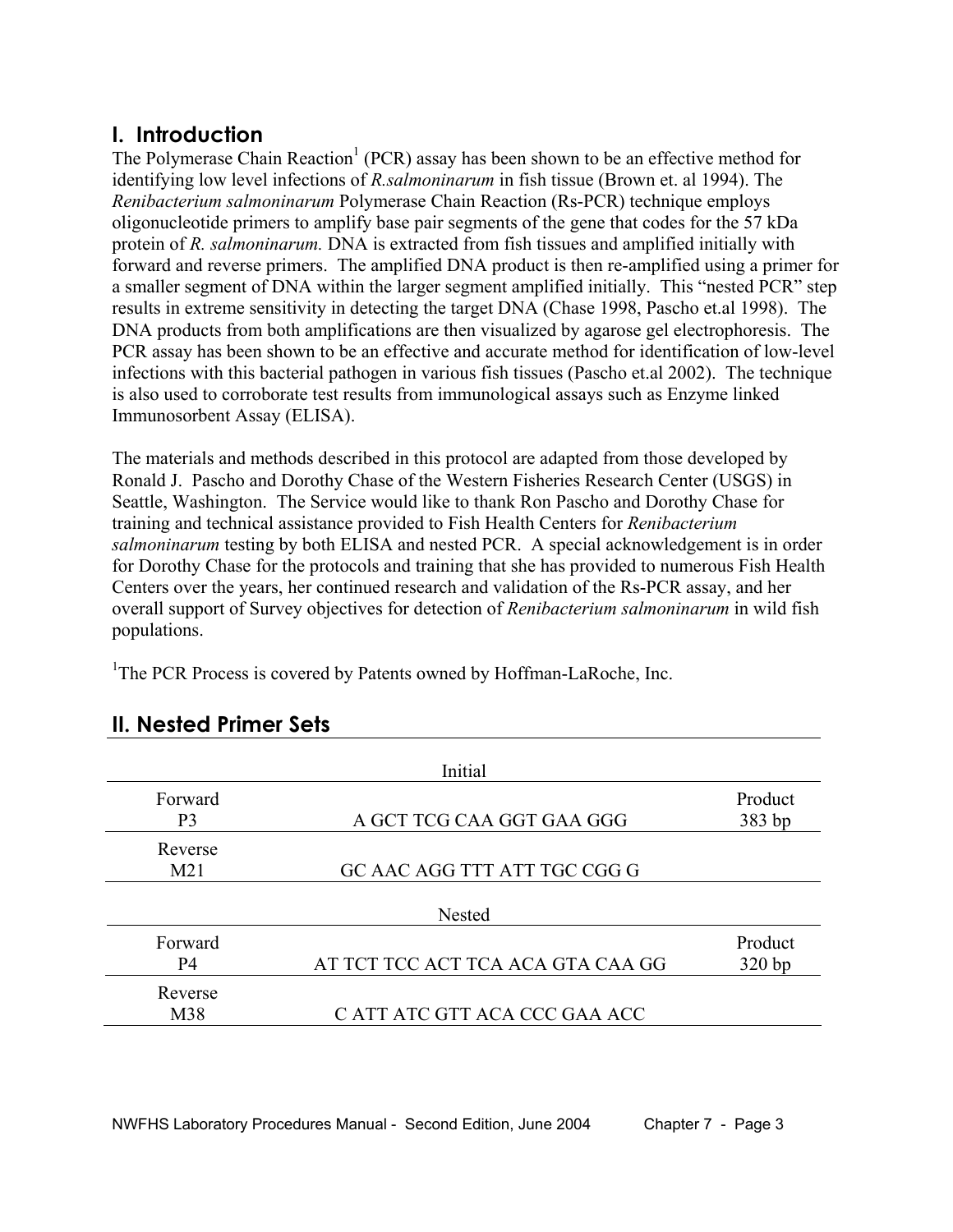# **III. DNA Extraction using QIAGEN Kit**

## **A. MATERIALS AND REAGENTS**

 QIAGEN DNeasy Kit (QIAGEN #29304) Ethanol (Absolute 97-100%) Proteinase K (Sigma P2308)-(also included in QIAGEN kit) Lysozyme Lysis Buffer Pipettor  $(100-200 \mu L$  and  $(0.5 \mu L)$  Aerosol Barrier Tips 1.5mL centrifuge tubes Micro centrifuge Heat block(s)  $(70^{\circ}$ C and 95<sup>°</sup>C) Latex or nitrile gloves

## **Lysozyme Lysis Buffer**

Lysozyme  $2 g$ Tris HCl Stock 2 mL EDTA Stock 2 mL Triton 1.2 mL Bring to 100 mL with DI water.

## **Tris HCl Stock Solution**

 (100 mL at 1 M pH 8.0) 5.7g trizma base+8.9g Tris HCl into 85.4 mL DI water

## **EDTA Stock Solution**

 (100 mL at 0.1 M ) 3.72g EDTA - qs distilled water to 100mL

## **B. GENERAL QUALITY CONTROL CONSIDERATIONS**

### 1. **Wear gloves and change gloves often.**

 This prevents contamination of sample DNA with degrading nucleases and acids that naturally occur on the skin. Frequent changing of gloves also prevents DNA contamination of hands and work surfaces in the laboratory. Steps in this protocol that are underlined indicate significant sources of error and/or potential for contamination should deviation from this protocol occur.

- 2. Utilize microcentrifuge tubes with locking caps. Heating of extraction solutions causes unlocked caps to pop open, which can cause release of aerosols that can cause crosscontamination between samples and controls.
- 3. Always run positive *Renibacterium salmoninarum (Rs)* control tissues as well as negative controls (water, or known negative tissue) from the start of the extraction process through nested amplification to final electrophoresis. This is the only means of assuring validity of the assay and its results.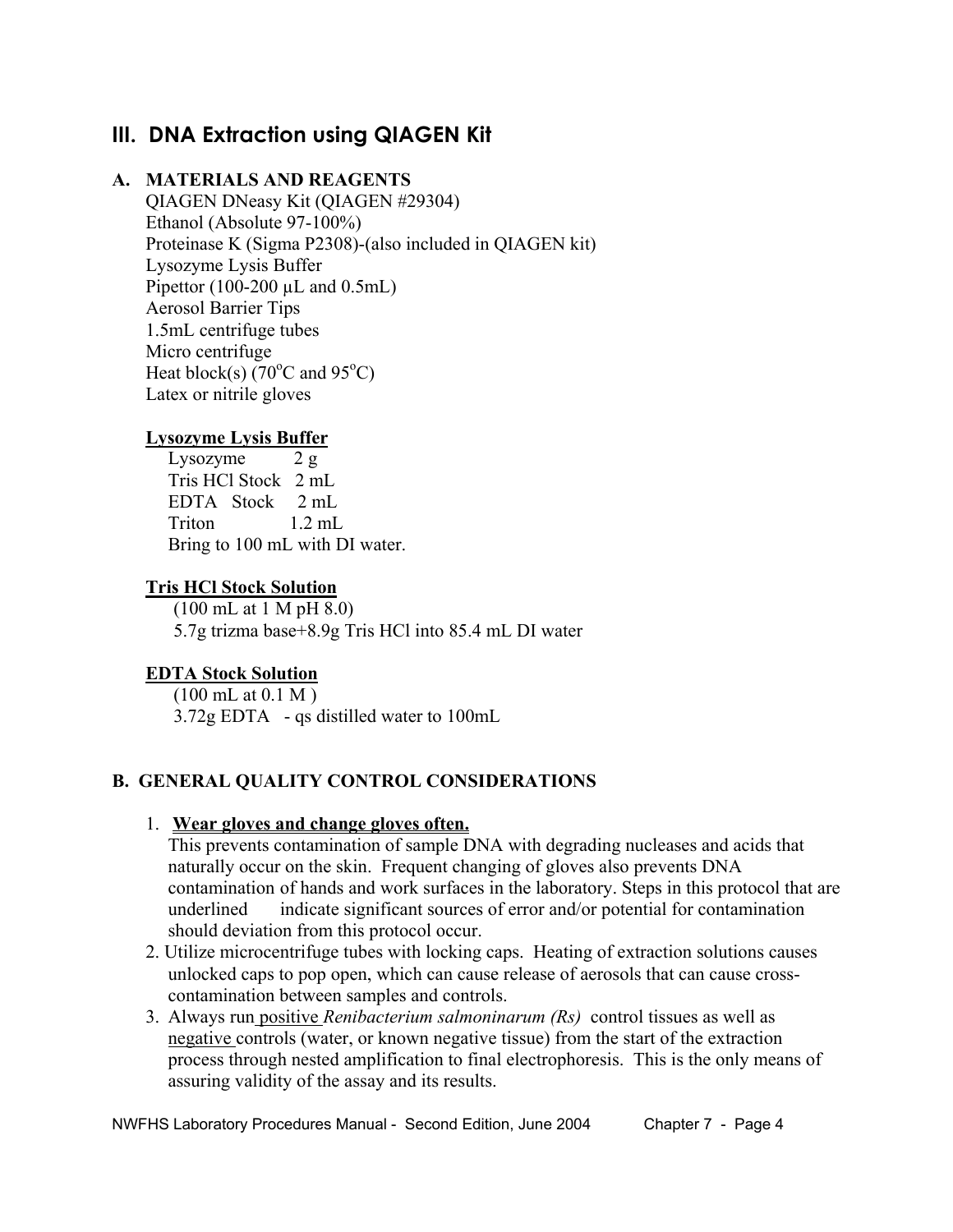## **C. PROCEDURE**

- 1. **Weigh 25-50 mg of kidney tissue** into a 1.5 mL Micro centrifuge tube. Kidney tissue can be fresh, previously frozen, or processed ELISA pellet (centrifuge and pour off supernatant). Ovarian fluid can also be used, however do not centrifuge the tissue, and a larger volume of 50µL is recommended (all other steps for OF and KD are similar).
- 2. Add **180** µ**l of Lysozyme Lysis Buffer (LLB)**.
- 3. Incubate at 37<sup>o</sup>C for 1 hour, vortexing occasionally.
	- 4. Add **25**µ**l of Proteinase K stock solution and 200** µ**l of buffer AL.**
	- 5. Mix by vortexing and incubate at  $55^{\circ}$ C for 30 minutes (vortex occasionally during this incubation period).
- 6. Incubate at  $95^{\circ}$ C for another 10 minutes.
	- 7. Add **210**µ**l of ethanol**, mix thoroughly by vortexing.
	- 8. Place a QIAGEN spin column in the 2mL collection tube provided. Pipet sample mixture onto the filter in the spin column being careful not to moisten the rim of the column. Close the cap and centrifuge at 6000 x g (8000 rpm) for 1minute. (All centrifugation is at ambient temperature).
	- 9. Transfer the spin column (upper section of tube with filter) into a clean 2 mL collection tube and discard lower tube containing the filtrate.
	- 10. Carefully open the spin column and add **500**µ**l Buffer AW** (wash buffer). Centrifuge as above.
	- 11. Repeat steps 9 and 10, centrifuging at 6000 x g for 1 minute, then at full speed for an additional 2 minutes.
- 12. At this point, place an aliquot of Buffer AE in the 70°C heat block to preheat for the next step.
	- 13. Place spin column in clean 1.5 mL Micro centrifuge tube that has a closable cap.
- 14. Add  $200\mu$ **l of Buffer AE** (elution buffer), which has been **heated to 70<sup>o</sup>C** (Tris, pH 9.0 or water heated to  $70^{\circ}$ C can also be used for this step as an elution buffer).
- 15. Incubate for 5 minutes at  $70^{\circ}$ C. Centrifuge at 6000 x g for 1 minute.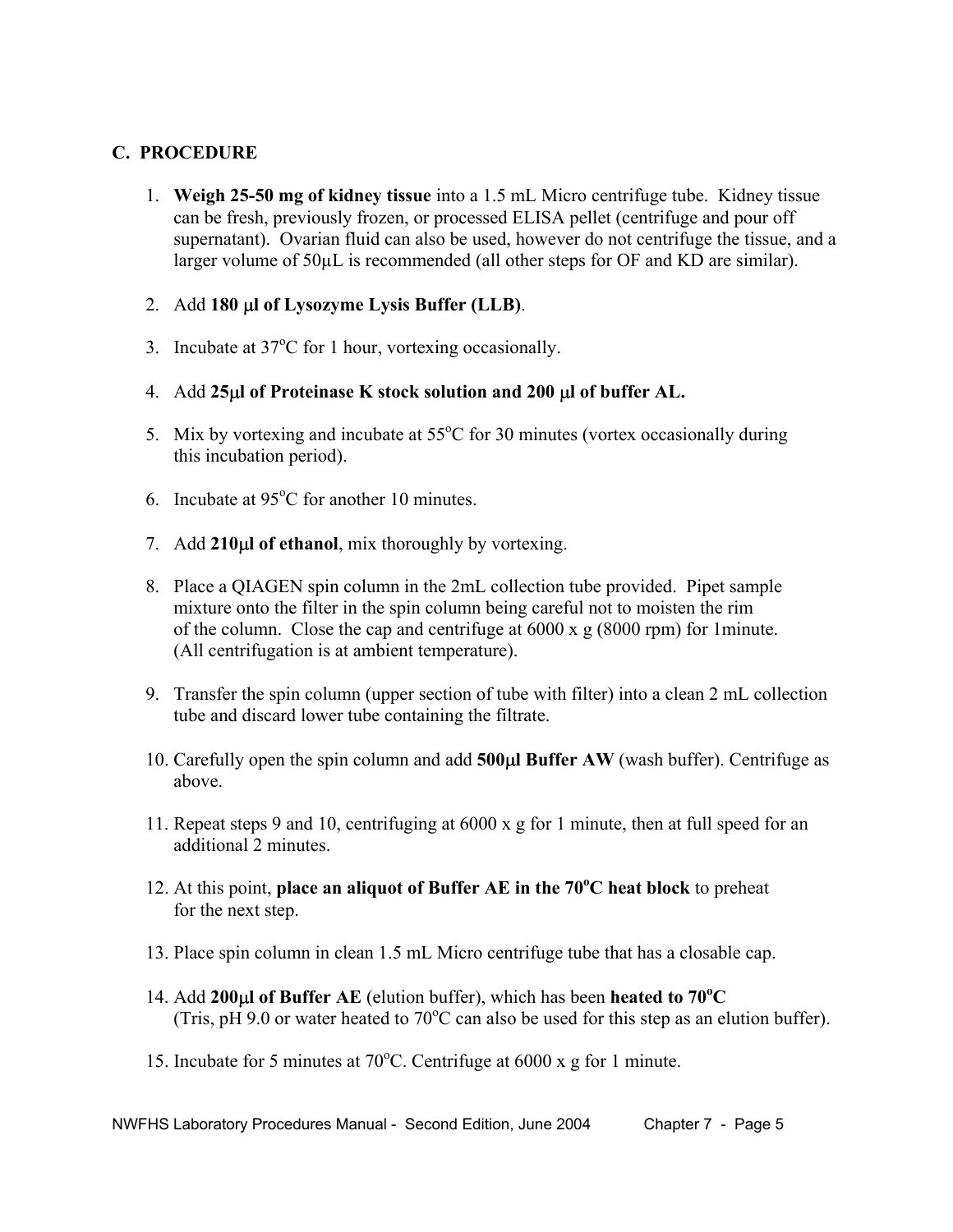- 16. Repeat step 14 so that the total volume of DNA is 400µl.
- 17. During the last step, the ELUTED DNA SOLUTION in the bottom microcentrifuge tube is retained and the SPIN COLUMN IS DISCARDED.
- 18. Store extracted DNA solution at -20 or -70 $\rm{^oC}$  until use.

## **III. Initial Amplification of** *R.salmoninarum* **DNA**

## **A. MATERIALS AND REAGENTS**

 10X Buffer dNTP (nucleotides) Primers (forward and reverse; dilute primers in  $H_2O$  to 100 pmole/ $\mu$ l if necessary) Taq Polymerase MgCl2 Buffer (comes with some Taq products) Mineral oil - molecular grade (Only use PCR Grade for overlaying samples. Standard mineral oil can be used for thermocycler equipment.) Thermocycler 0.5-25µl and 20-200µl pipettors

**NOTE:** Use only highly accurate micro-pipettors such as positive displacement types with matching displacement tips. Use Aerosol-resistant tips for all other pipettors.

 Gloves (latex or nitrile) Bench top UV cabinet. Cryo-rack frozen to  $70^{\circ}$  C

### **B. GENERAL QUALITY CONTROL CONSIDERATIONS**

**One aerosol drop of amplified DNA contains approximately 24, 000 thousand strands of DNA which can easily contaminate laboratory surfaces, other samples and reagents used in PCR !** 

- 1.To reduce this risk of contamination in the laboratory, it is important to establish three separate work areas for reagent preparation, sample preparation, and amplification steps, as follows:
	- **AREA 1 - REAGENT PREPARATION AREA**: Mix and aliquot preamplification ingredients (Master Mix or "PCR cocktail") in a clean room or under a dedicated UV cabinet. Provide dedicated pipettors, preferably positive displacement type, and all supplies that are required to prepare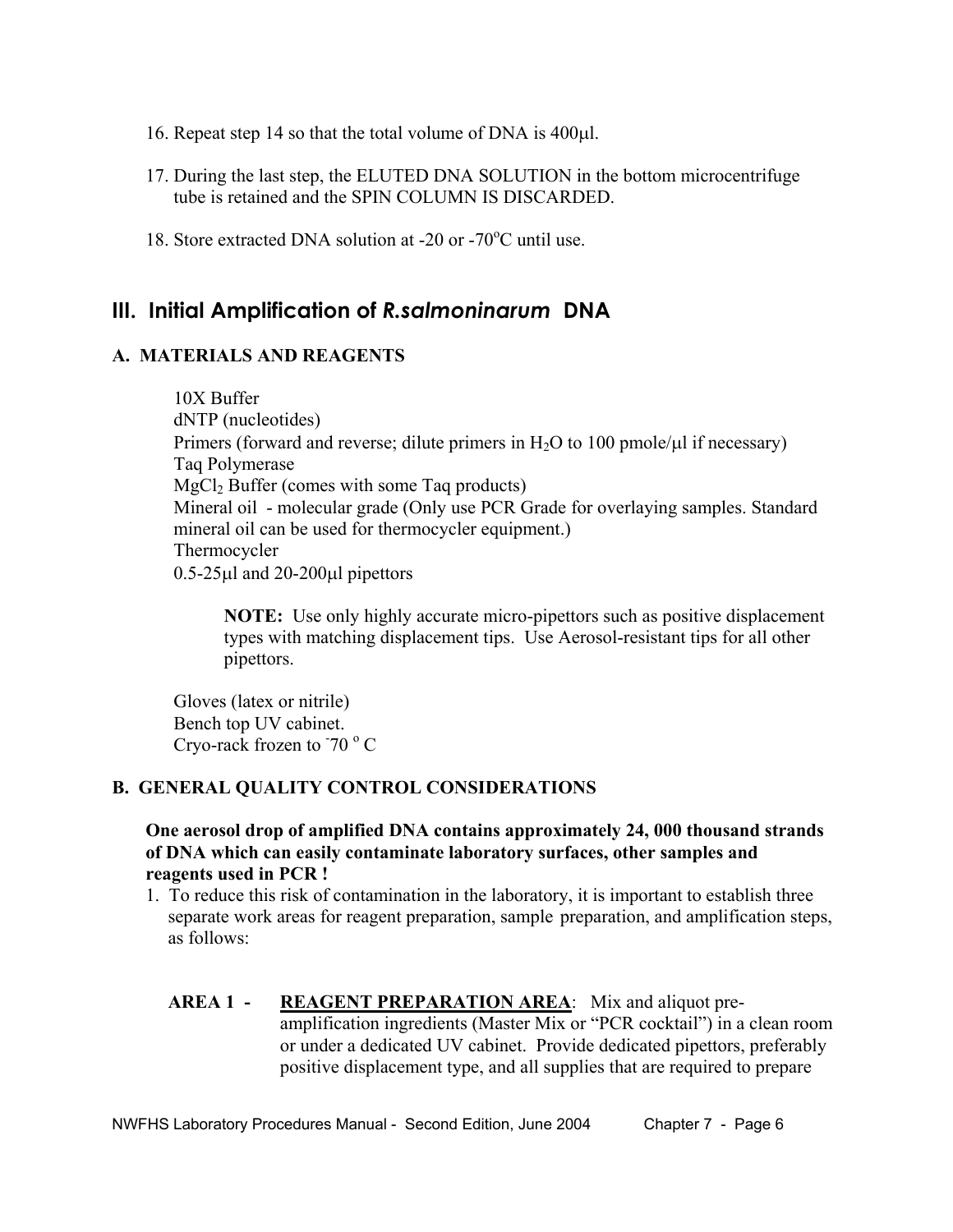Master Mix. **NEVER** contaminate this area with sample material or amplified DNA product.

- **AREA 2 - SAMPLE PREPARATION / DNA EXTRACTION AREA:** Extract DNA from tissue samples in an area away from reagent prep or amplification steps. Use strict containment precautions to prevent contamination of surfaces and equipment. Disinfect this area after each use with a commercial DNA-disinfectant or a strong chlorine solution.
- **AREA 3 - AMPLIFICATION AREA**: Transfer amplified DNA from Round 1 to Round 2 tubes under a Bench-top UV Hood. Gloves and all other supplies should be stored within the hood for easy access and to prevent amplified DNA from leaving this area.
- 2. Always wear gloves and change to a fresh pair when leaving or entering the PCR REAGENT AREA. Change gloves whenever contamination from a sample tube is even suspected in the SAMPLE PREP/EXTRACTION AREA (i.e. aerosols may have been released upon opening a tube, liquid appears on the outside edge of a tube or cap, or liquid is visible on gloves after handling an individual tube, etc.)
- 3. Use only aerosol barrier tips and positive-displacement pipettors for dispensing PCR reagents. Change pipette tips between all reagents and all samples. Discard dirty tips into autoclave bags and discard bags daily.
- 4. All sample racks and reusable equipment should be washed in DNA-away or chlorine disinfectants and autoclaved after use. Spray/wipe pipettors and working areas with disinfectant and sterilize work within the hood with at last 30 minutes of UV light (UV light denatures DNA).
- 5. All reagent batches should be marked and recorded for each test run so they can be checked if problems occur with the assay.

## **C. PROCEDURES**

- 1. Using **Worksheet A DNA Sample Data**, record appropriate data for each sample to be tested by PCR.
- 2. Using **Worksheet B Initial Amplification of R. salmoninarum DNA by PCR**, record date of assay and then calculate the amount of each reagent to go into the "Master Mix" (MM) according to the number of samples to be processed. (Add 4 to the total number of samples to be tested - this allows enough extra reactions to run both positive and negative controls in the assay).
- 3. In REAGENT PREPARATION AREA (Area 1), add PCR reagents (**except for sample DNA)** to the MM tube in the order listed on Worksheet B, adding water first and Taq last. Keep all reagents cold in a cryo-rack during mixing, and return

NWFHS Laboratory Procedures Manual - Second Edition, June 2004 Chapter 7 - Page 7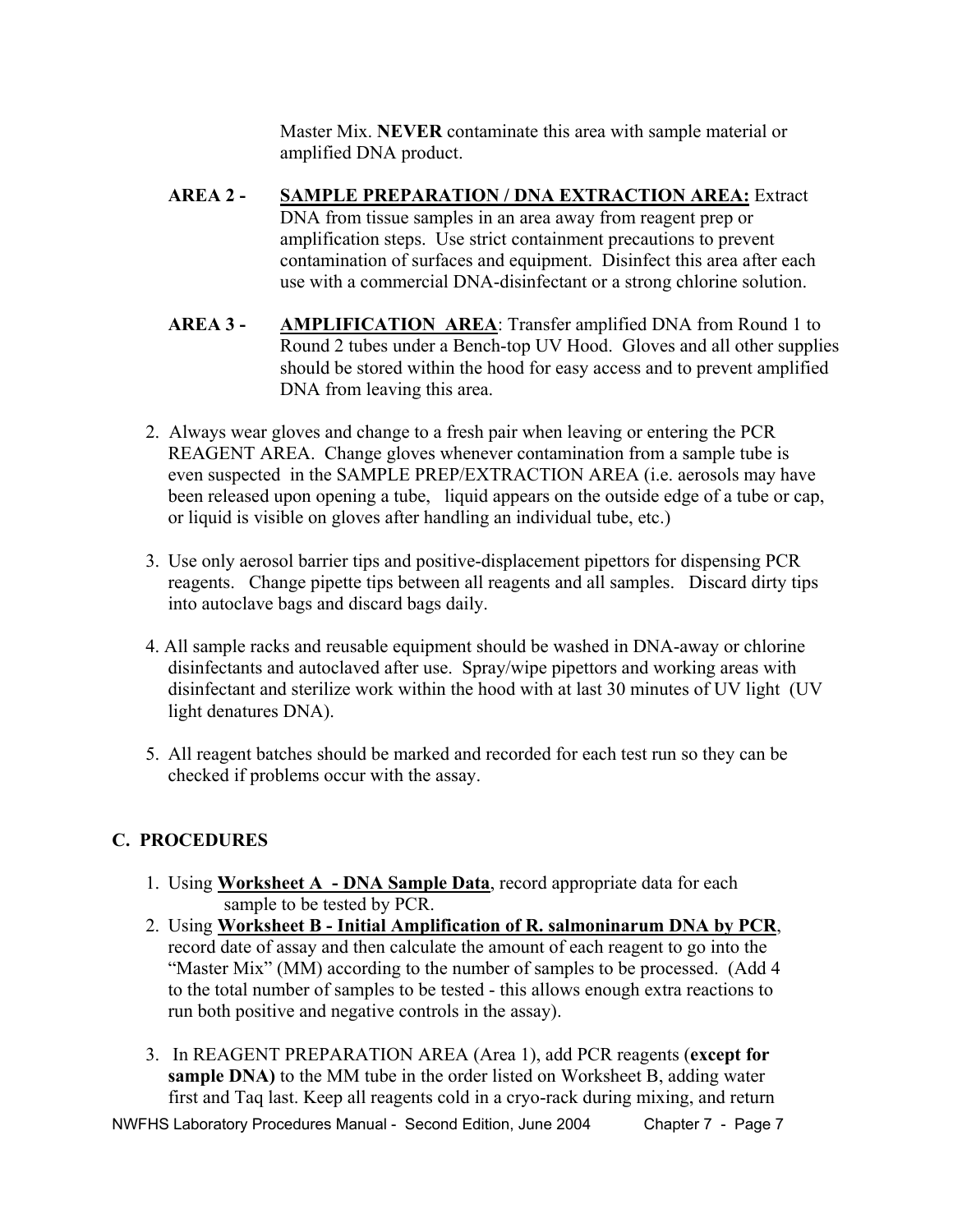unused reagents to the freezer immediately after use.

- 4. Place 40µL of MM into each 0.5mL PCR tube, then overlay the Master Mix with one drop of PCR grade mineral oil per tube to prevent condensation within the reaction tube. Close caps tightly. Move Master Mix tubes to sample loading area (Area 2).
- 5. In Area 2, label the top of the MM tubes with sample identification. Load 10ul of each sample DNA into the appropriate tube being careful to expel the sample beneath the layer of mineral oil. Close caps tightly. Change gloves and transfer the sample tubes to the thermocycler. Clean the SAMPLE PREP AREA as described above.
- 6. Add regular mineral oil into each reaction well of the thermocycler, and load the sample tubes into the machine (Follow manufacturer's recommendations regarding use of mineral oil and sample placement in machine).
- 7. Thermocycler should be programmed for 30 cycles of the following cycling regime. Record the thermocycler program on Worksheet B:

Preheat or "Jumpstart" sample to 94°C for two minutes.

- a. Denaturing at  $94^{\circ}$ C for 30 seconds.
- b. Annealing at  $60^{\circ}$ C for 30 seconds.
- c. Extending at  $72^{\circ}$ C for 60 seconds.
- d. Post dwell at  $4-16^{\circ}$ C for holding samples after cycling is complete.

## **IV. Nested PCR - Secondary Amplification of** *R.salmoninarum* **DNA**

**A. MATERIALS, METHODS, AND GENERAL QA/QC CONSIDERATIONS** of Section II also apply to the nested PCR process.

## **B. PROCEDURES**

 1. Using **Worksheet C - Nested PCR**, record assay date and perform calculations to determine the amount of each reagent to use in the Round 2 Master Mix. This is based on the number of samples and controls to be processed (usually the same number of samples and controls that was used for Round 1 Master Mix).

 **NOTE:** The water volumes are increased in Round 2 MM to offset the smaller volume of DNA Template used in the Nested amplification step.

- 2. Add PCR reagents, except the Template DNA, into the Master Mix tube. Return unused reagents to the freezer.
- NWFHS Laboratory Procedures Manual Second Edition, June 2004 Chapter 7 Page 8 3. In 0.5 mL PCR tubes, place 49µL of MM and overlay samples with one drop PCR grade mineral oil. Close caps tightly. Transfer tubes to AMPLIFIED DNA AREA (Area 3).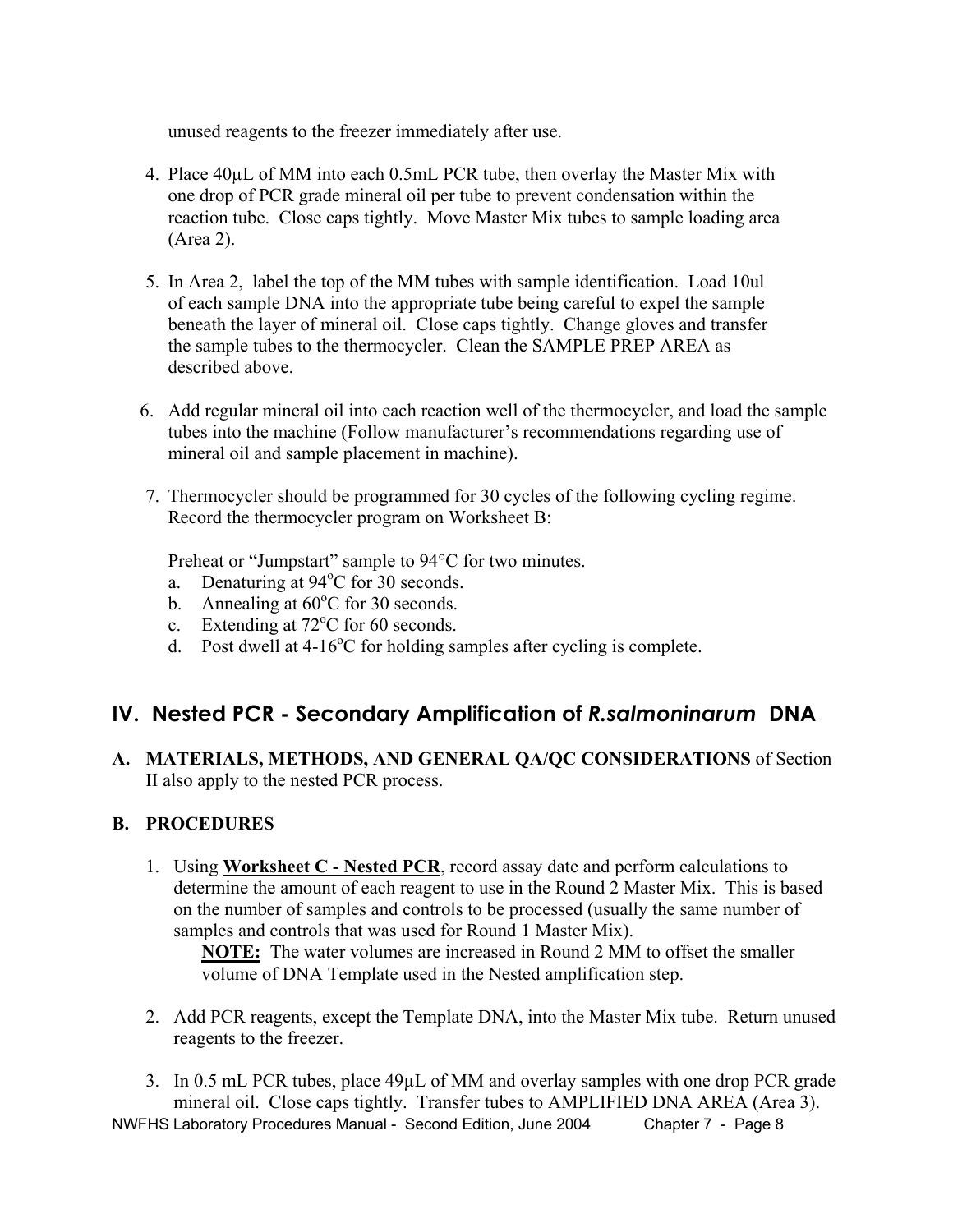- 4. Load 1µL of amplified sample DNA into the appropriately labeled PCR tubes for Round 2 amplification. Be sure to expel PCR product beneath mineral oil layer. Gentle mixing with the pipet tip by withdrawing and expelling within the MM solution may help mix the DNA more thoroughly with the Round 2 Master Mix.
- 5. Add mineral oil to each reaction well of the thermocycler. Load PCR tubes into wells.
- 6. Program thermocycler for 20 cycles of the following regime:
- a. Jump start thermocycler to  $94^{\circ}$ C for two minutes.
- b. Denaturing at  $94^{\circ}$ C for 30 seconds.
- c. Annealing at  $60^{\circ}$ C for 30 seconds.
- d. Extending at  $72^{\circ}$ C for 60 seconds.
- e. Post dwell at  $4\n-16^{\circ}$ C for holding samples after cycling is complete.

**NOTE:** PCR Products can be refrigerated for one month or frozen at -70 $\degree$ C for long-term storage.

# **V. Visualization of PCR Product by Electrophoresis**

## **A. MATERIALS AND REAGENTS**

0.5X TAE Buffer Solution Staining dishes Clean glass flask (200 mL) Protective UV Eyewear Hot Plate or Microwave Oven Transilluminator Gel unit with Power Supply Photo documentation Camera Dedicated pipettor for Amplified DNA Gel Loading Dye 1kbp DNA Ladder (in 100bp increments preferably)

### **GEL ELECTROPHORESIS VISUALIZATION OF BANDS**

SeaKem Agarose Ethidium Bromide Staining Solution

### **B. PROCEDURES**

- 1. Prepare 0.5 X TAE buffer for both the agarose gel and to fill the gel unit chamber (it's important to use the same buffer for both since small differences in ionic strength can affect migration of DNA). Use sterile deionized water to prepare buffer, following manufacturer's recommendations.
- 2. Prepare 2% Agarose Gel -

NWFHS Laboratory Procedures Manual - Second Edition, June 2004 Chapter 7 - Page 9 a. Assemble the Gel tray and position 12 µl well volume comb in the tray according to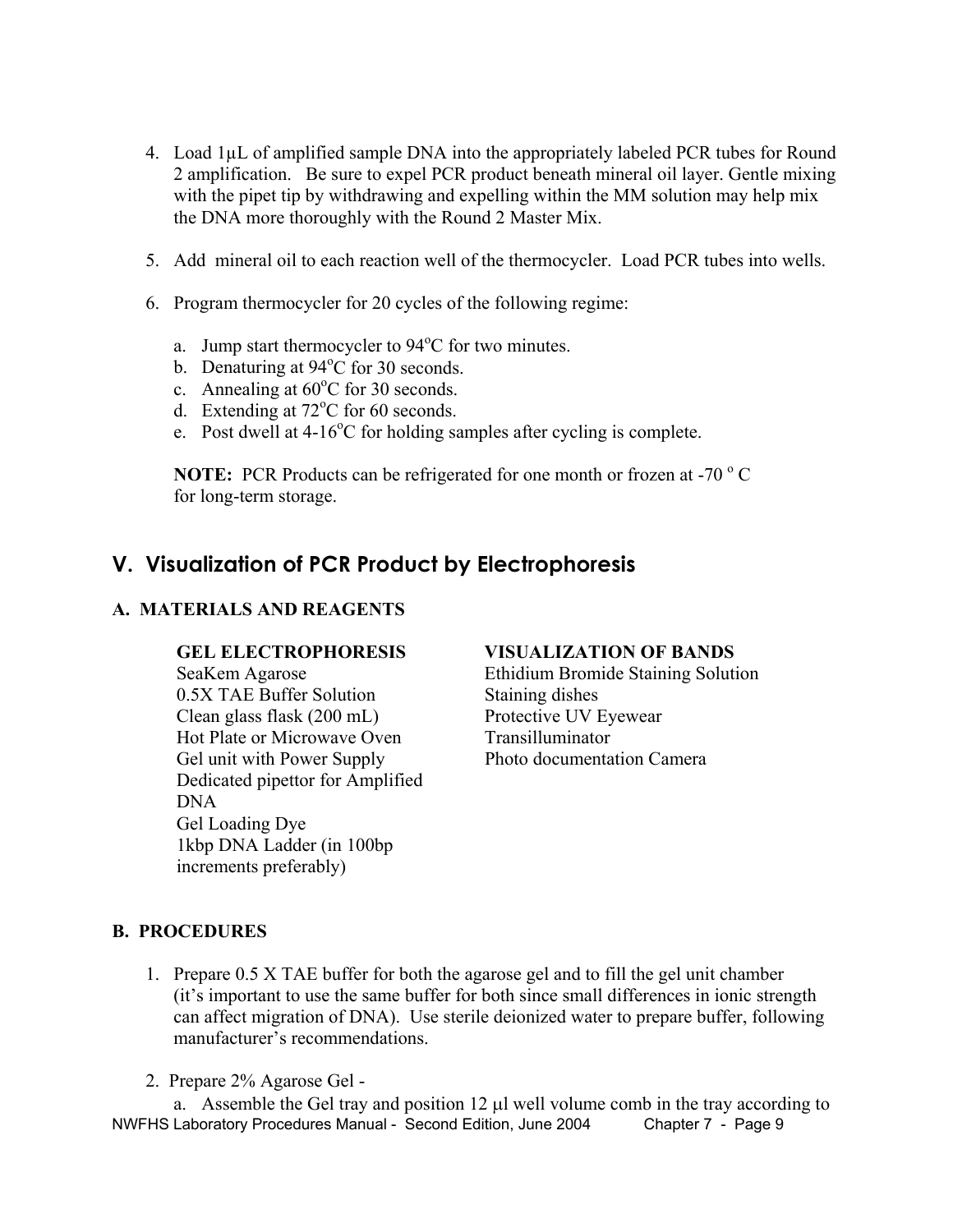manufacturer recommendations.

 Gel units come with various comb sizes. The final volume of sample loaded has to be adjusted to the comb size by following manufacturer recommendation.

Some guidelines follow :

4 place comb.........50µl 8 place comb.........20µl 12 place comb........12µl

- b. Level the chamber using a built-in bulls eye level, or with a small level. Place assembled tray into chamber.
- c. Weigh appropriate amount of agarose for 2% gel and add to proper volume 0.5XTAE buffer.
- d. Heat solution to boiling while stirring to completely dissolve the agarose.
- e. Allow solution to cool to about  $65^{\circ}$ C before pouring into gel tray (approximately 10 minutes or until still quite warm to touch).
	- f. Pour agarose solution into gel tray filling to the 1cm mark. Avoid the formation of bubbles.
	- g. Allow gel to cool completely, then carefully remove the comb by lifting straight up (avoid side to side motions). Remove the rubber ends also.
	- h. Position the gel into the chamber with the sample end (wells) positioned closest to the negative (black) electrode. The mnemonic phrase "RUN TO RED" is used to remind the operator of the correct orientation of the gel tray in regard to samples running towards the red (positive) electrode.
	- i. Slowly fill the chamber with the remaining 0.5 X TAE buffer solution until the top of the gel surface is submerged about 1mm.
- 3. Loading the gel
	- a. Prepare a map of sample placement before loading the gel to ensure that samples, ladders, and controls are placed correctly.
	- b. For each PCR product to be visualized, pipet 2µl of gel loading dye onto a clean strip of parafilm. Place the dye with adequate space between each droplet to prevent cross contamination. (Clean 0.5mL tubes can also be used).
	- c. Withdraw 10µl from the first PCR product tube and wipe the excess mineral oil from the tip (dispose of each Kimwipe $\circledR$  after each sample). Carefully mix the sample and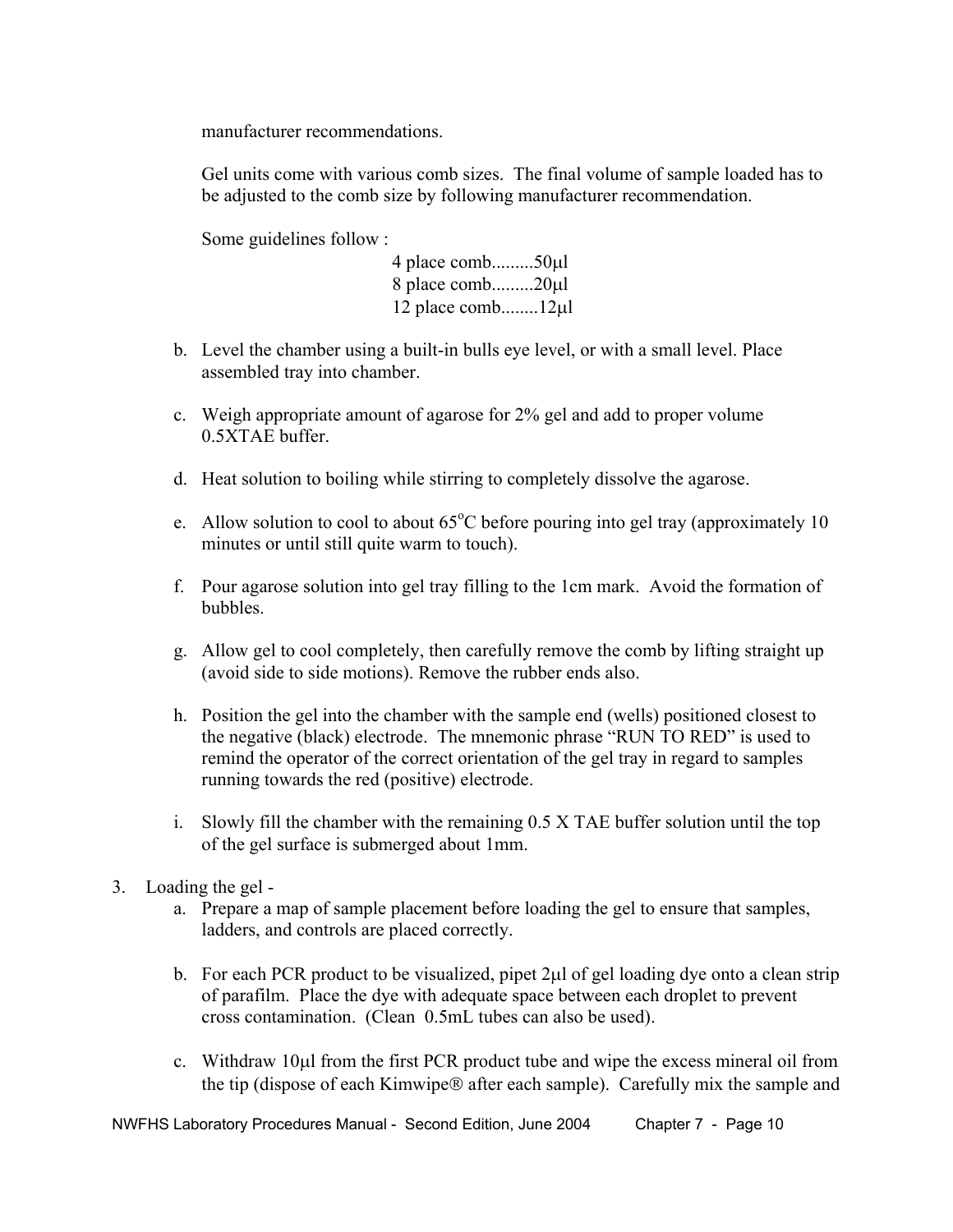the dye by repeated expulsion.

- d. When the sample and the dye are adequately mixed, carefully place the pipet tip containing the mixture over an individual well of the 2% agarose gel, and carefully load the sample into the well. Repeat steps  $\mathfrak b \& c$  for all the samples to be tested on the gel (both Round 1 and Round 2- Nested PCR products).
- e. Be sure to load the DNA ladder(s) for base pair (bp) reference.
- f. Load the positive and negative controls last.
- g. Place the safety cover on the chamber and secure shut. Connect the attached leads to the power supply, making sure the black lead is connected nearest to the samples (use the mnemonic"Run to Red" to remember the correct orientation and direction of current).
- h. Turn on the power supply and run the gel at 60-80 volts for at least one hour. Follow manufacturer's recommendations, as gel units will vary in their conductivity characteristics. Small bubbles will form in the buffer at the electrodes, and the loading dye will begin to migrate through the gel after a short period, indicating proper electrophoresis.
- 4. Staining the Gel:
	- a. Prepare a 0.5µg/mL solution of ethidium bromide with 0.5x TAE Buffer.

 **CAUTION:** Ethidium bromide is a strong mutagen. Wear gloves and follow all MSDS precautions when handling or using this chemical.

- b. Turn off power supply to chamber and remove power leads. Remove safety cover.
- c. Remove gel and tray and place in ethidium bromide solution for 15 to 20 minutes.
- d. Destain gel in water for 5 to 60 minutes.

 NOTE: Ethidium Bromide solution can be reused and stored in a plastic tray container with a secure lid. Be sure to label and store this solution appropriately. Also see the Reagent list for an Ethidium Bromide extraction kit that allows filtration and proper disposal of used staining solutions.

### 5. Visualizing the DNA:

- a. Carefully carry the gel to the transilluminator and place the gel over the light source.
- b. Be sure to wear UV protective eyewear when visualizing the gel with UV light.

NWFHS Laboratory Procedures Manual - Second Edition, June 2004 Chapter 7 - Page 11 c. Carefully record locations of base pairs on positive control bands in relation to DNA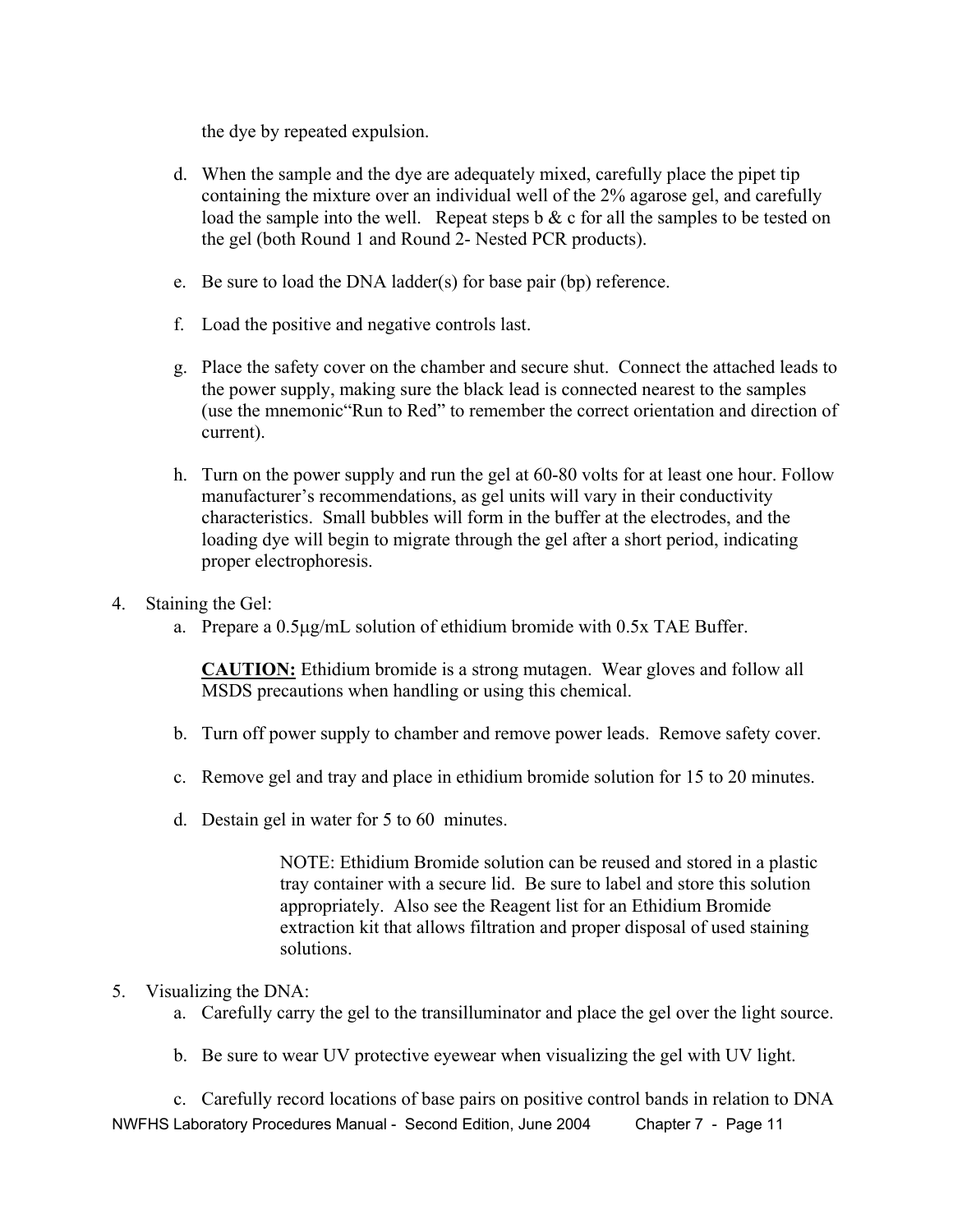ladder bands. Band locations of positive controls should be at anticipated locations according to primer sequence used in both the first and second (nested) round PCR assays.

**Anticipated Products:** 1st round primer M21 = **383bp** 2nd round (nested) primer  $M38 = 320$  bp Bands from the second (nested) round will be brighter than the initial PCR products.

- d. Note any unusual band occurrences (bands at 750 bp can occur as a PCR artifact). Negative controls (water used as template) should not have any visible bands. If suspected contamination occurs in negative controls, or test samples, the assay should be re-run from the extracted DNA tubes.
- 6. Photographing the gel:
	- a. Assemble the Polaroid Photo documentation camera: Use an orange filter and appropriately sized snap-on camera hood. Adjust shutter speed and aperture as recommended by the manufacturer. May need to experiment with aperture and shutter speed to obtain the best resolution and exposure.
	- b. Position the hood over the gel on the transilluminator and take the picture using the remote shutter release button. You can photograph directly on the gel tray, however adjust the level of the hood to the top edge of the tray, otherwise the image will be slightly out of focus.
	- c. **Photo document all gels** and attach the developed photo to the PCR Data sheet and case history information.

# **VI. Equipment / Reagent Source List**

### **DNA Extraction:**

| Reagents/Supplies                                  | Source                  |
|----------------------------------------------------|-------------------------|
| <b>QIAGEN Tissue Kit</b>                           | <b>QIAGEN #29304</b>    |
| microcentrifuge tubes (1.7mL, locking caps)        | ISC #C-3251-1           |
| Ethanol (Absolute 97-100%)                         | Spectrum Chem. #ET107   |
| Proteinase K (also comes with QIAGEN kits)         | Sigma # $P2308$         |
| Lysozyme Lysis Buffer                              | Sigma # $L-7651$        |
| Trizma (Tris base/Tris Hydrochloride)              | Sigma # $T1503/T3253$   |
| Pipettor, Oxford Benchmate (10-200µl autoclavable) | Thomas Sci. #7733F10    |
| Oxford Benchmate (100-1000µl autocl.)              | Thomas Sci. #7733F13    |
| Aerosol barrier tips $(1-300 \mu l)$               | Thomas Sci $#7740-F78$  |
| Aerosol barrier tips $(1-1000\mu l)$               | Thomas Sci $#7740-F92$  |
| Micro centrifuge (MicroV)                          | Fisher Sci. #05-090-724 |
| or Var.speed Microcentrifuge                       | Daigger #YX4241A        |

NWFHS Laboratory Procedures Manual - Second Edition, June 2004 Chapter 7 - Page 12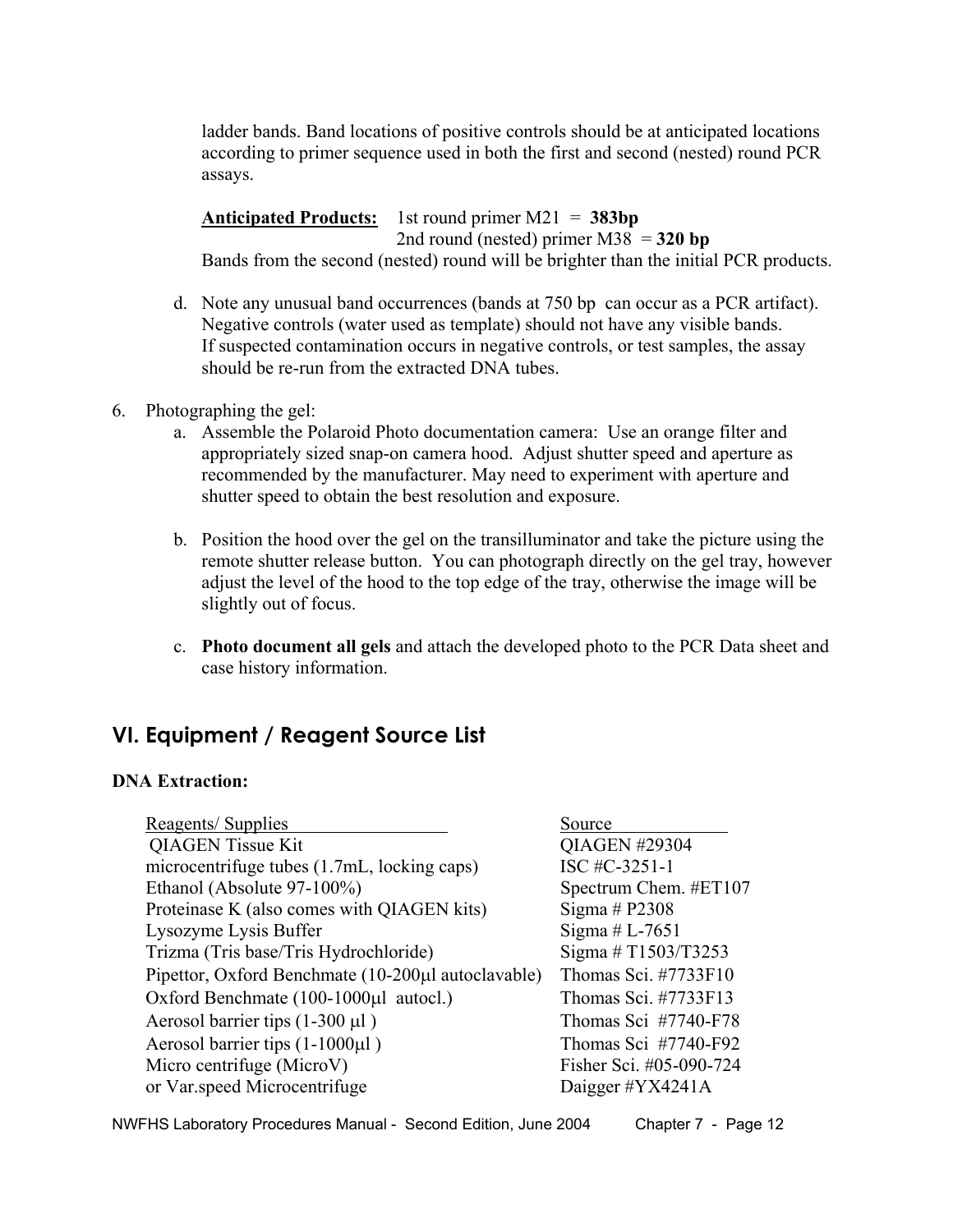Heater - Dry bath incubator Fisher Sci. # 11-718 series Blocks for Fisher Dry Baths (1.5 mL mc tubes) Fisher Sci. # 11-718-9 Gloves (nitrile : non-latex not necessary) Fisher Sci. # 11-395-19C Tube storage boxes (100 mc-tubes) Daigger # YX4280C

### **PCR Amplification:**

Reagents/Equipment Source QIAGEN PCR Kit ( includes Taq, dNTPs and buffers) QIAGEN #201223

| Or master mix ingredients can be purchased separately: |               |
|--------------------------------------------------------|---------------|
| Taq DNA Polymerase (comes with $MgCl2$ )               | Sigma # D1806 |
| PCR Buffer II Kit (MgCl <sub>2</sub> and 10X)          | Sigma #PCR-II |
| dNTP (nucleotides)                                     | Sigma # D7295 |
| microcentrifuge tubes $(0.65 \text{ mL})$              | ISC #C-3249-1 |

Primers (forward and reverse; dilute primers in  $H<sub>2</sub>O$  to 100 pmole/ $\mu$ l if necessary)

| <b>PRIMER</b>     | DNA Sequence 5' to 3'                    |
|-------------------|------------------------------------------|
| <b>Forward P3</b> | A GCT TCG CAA GGT GAA GGG                |
|                   | Reverse M21 GC AAC AGG TTT ATT TGC CGG G |

### **Forward P4 AT TCT TCC ACT TCA ACA GTA CAA GG Reverse M38 C ATT ATC GTT ACA CCC GAA ACC**

Primers can be synthesized by: Great American Gene CO.

 GIBCO, BRL Life Technologies

Mineral oil (PCR grade for overlay) Sigma # M8662 PCR Grade water (1 mL quantities) Sigma # W1754 Molecular Grade Water (Genemate gallon) ISC #C-553-1 Finnpipette, positive displacement 0.5-25 $\mu$ l Fisher Sci. # 21-377-9 Positive Displacement tips/plungers 0.5-25 ul Fisher Sci. # 21377-53 Finnpipette, positive displacement 20-200µl Fisher Sci. # 21-377-10  $Tips/Plungers (20-200µl)$  Fisher Sci. # 21377-54 Cryo-rack IsoFREEZE Flipper , -holds 0.5 and 1.5 mL microcentrifuge tubes ISC #R-2020-2 Thermal cycler ,Thermolyne Amplitron II Fisher Sci. # DB66925 or 35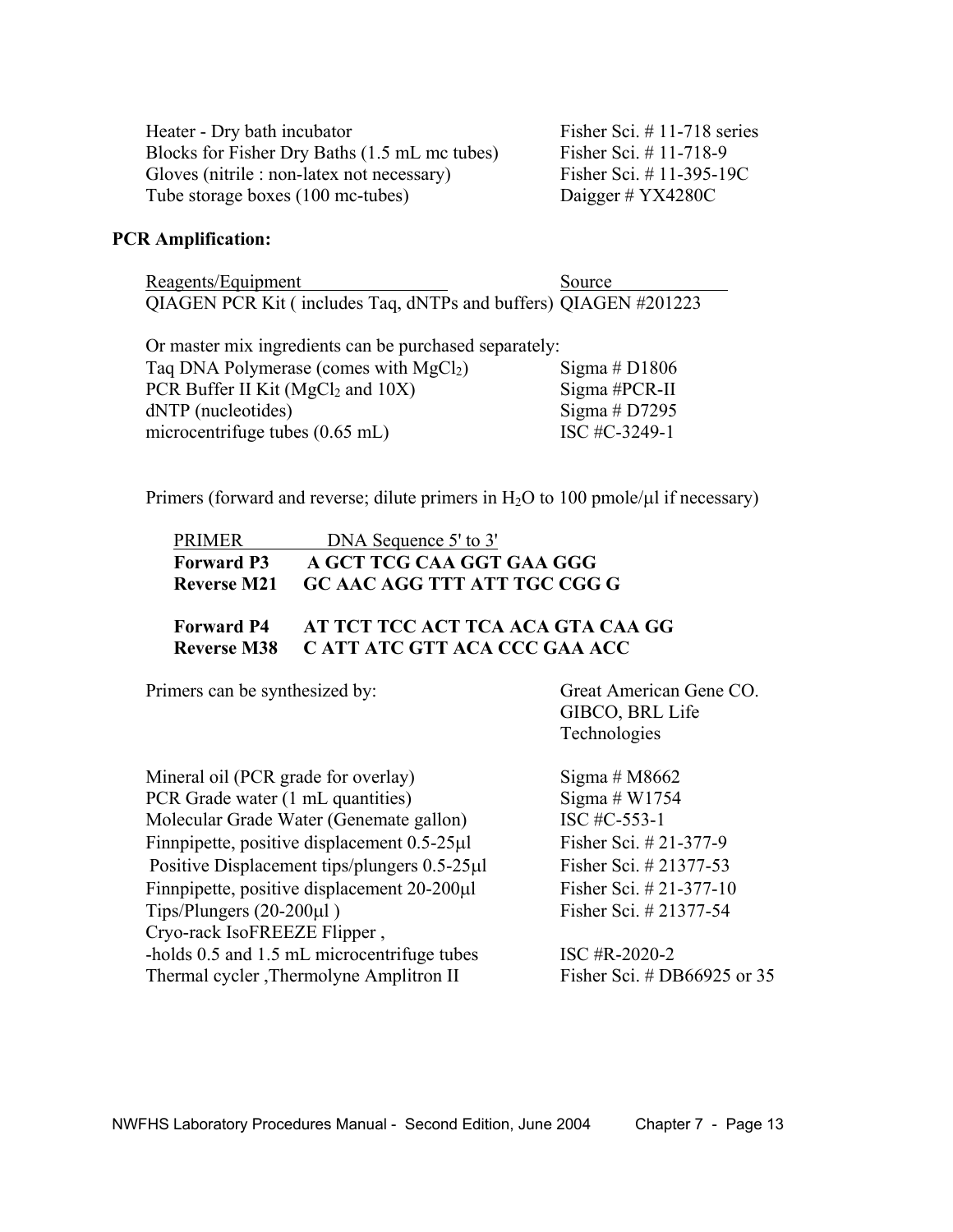## **Electrophoresis:**

| Reagents/Equipment                                                    | Source                    |
|-----------------------------------------------------------------------|---------------------------|
| Tris-Acetate EDTA Buffer 10x pre-made solution                        | Gibco #1558-026           |
| (Available in other forms) 25X Liter powder packs                     | ISC #C-5553-2             |
| (can also be made from scratch - see Buffer Recipes)                  | Sigma # $T4038$           |
| Agarose, Seakem                                                       | ISC #50003                |
| RediLoad Gel Loading Buffer                                           | <b>Research Genetics</b>  |
| (can be loaded with Master Mix) or,                                   | #750026                   |
| Agarose Gel Loading Dye 6X                                            | ISC # C5400-5             |
| DNA Ladder (100 bp)                                                   | GIBCO $\#$ 15628-019      |
| Ethidium Bromide (10mg/mL solution)                                   | ISC #C-5515-10            |
| Extractor-Ethidium bromide waste reduction system                     | Sigma # $Z36,156-9$       |
| Submarine Gel Systems: A variety are available from Fisher Scientific |                           |
| Power Supply EC105                                                    | Fisher Sci. #FB-105       |
| Photo-Documentation Camera                                            | Fisher Sci. $#$ FB-PDC-34 |
| (Snap on hoods sized according to gel size)                           |                           |
| Lens Filter (Tiffen) Orange for ethidium bromide                      | Fisher # FB-PDF15         |
| Film -black and white Polaroid                                        |                           |
| Type 667 (20 exp.)                                                    | Fisher Sci. $\#04-441-91$ |
| or Type $107(8 \text{ exp.})$                                         | Fisher Sci. #04-441-19    |
| Transilluminator: Fisher Model 88, 302 nm                             | Fisher Sci. #FB-TI-88     |
| <b>UV</b> Protection spectacles                                       | Daigger #YX11090U         |
|                                                                       |                           |

## **Manufacturers and Phone Numbers:**

| A. Daigger & Co., Inc.                     | 800-621-7193 |
|--------------------------------------------|--------------|
| <b>Fisher Scientific</b>                   | 800-766-7000 |
| <b>Gibco</b>                               | 800-828-6686 |
| <b>Intermountain Scientific Corp.(ISC)</b> | 800-999-2901 |
| QIAGEN, Inc.                               | 800-426-8157 |
| Sigma                                      | 800-325-3010 |
| <b>Thomas Scientific</b>                   | 800-345-2101 |
| <b>VWR Scientific Products</b>             | 800-252-1234 |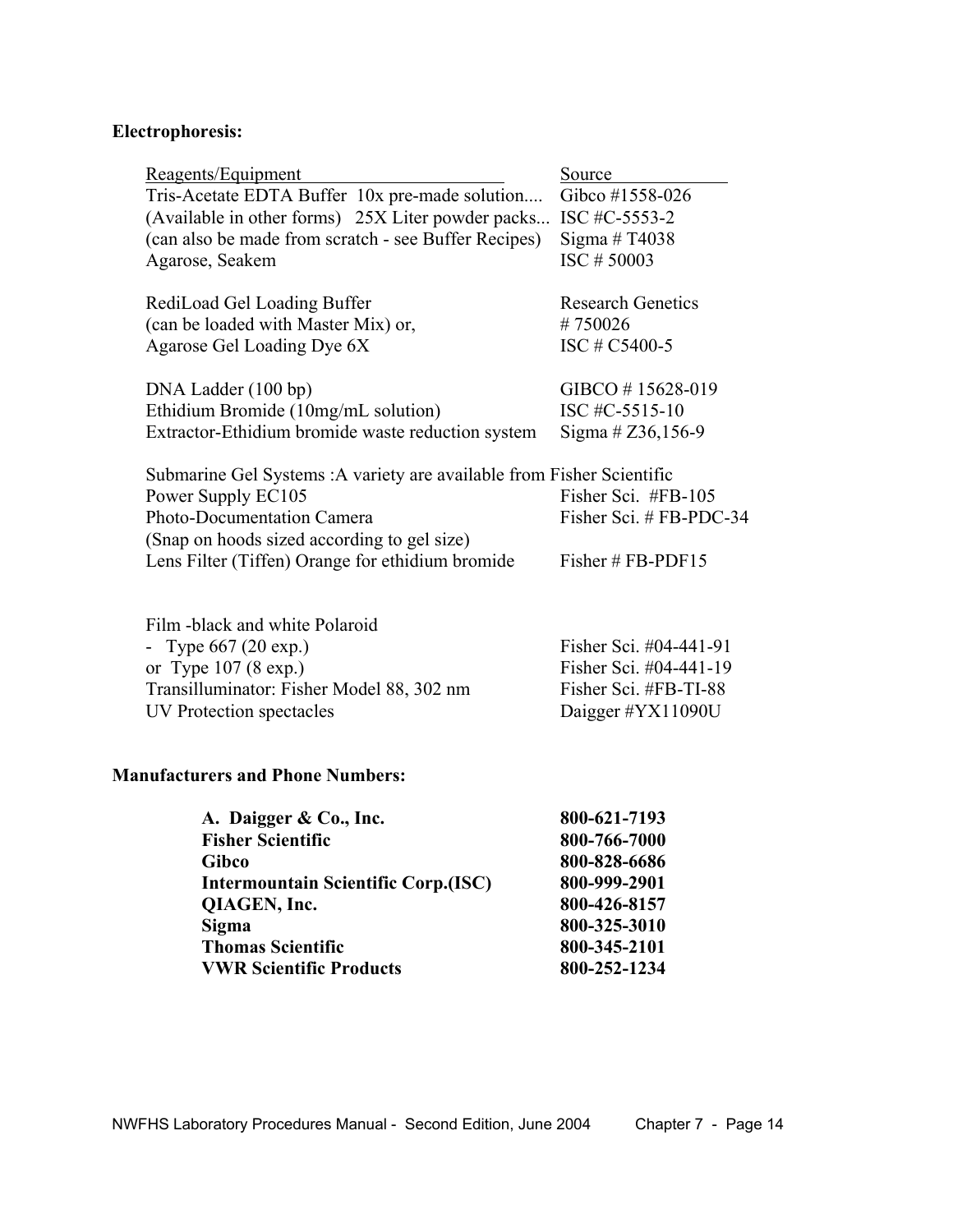# **VII. References and Bibliography**

Brown, L.L., Iwama, G.K., Evelyn, T.P.T., Nelson, W.S and Levine, R.P. (1994) Use of the polymerase chain reaction (PCR) to detect DNA from Renibacterium salmoninarum within individual salmon eggs. Dis. Aquat. Org. 18, 165-171.

Chase, D.M. and Pascho R. J. (1998) Development of a nested polymerase chain reaction for amplification of a sequence of the p57 gene of Renibacterium salmoninarum that provides a highly sensitive method of detection of the bacterium in salmonid kidney. Dis. Aquat. Org. 34, 223-229.

Innis,M.A., Gelfont,D.H., Sninsky, J.J., and White,T.J., Eds. 1990. PCR Protocols: A Guide to Methods and Applications. Academic Press, San Diego, CA

Pascho, R.J., Chase, D. and McKibben, C.L. (1998) Comparison of the membrane-filtration fluorescent antibody test, the enzyme-linked immunosorbent assay, and the polymerase chain reaction to detect Renibacterium salmoninarum in salmonid ovarian fluid. J. Aquat. Anim. Health 9, 99-107.

Pascho, R.J., Elliott, D. G., Chase, D.M. (2002) Comparison of traditional and molecular methods for detection of Renibacterium salmoninarum. In Cunningham, C.O. ed. Molecular Diagnosis of Salmonid Diseases. Kluwer Academic Publishers, pp.157-209.

Sambrook, J., Fritsch, E.F., and Maniatis, T. 1989. Molecular Cloning: A Laboratory Guide. 2nd Edition. Cold Spring Harbor Laboratory Press Plainview, NY

White, Bruce A., Ed. 1993. PCR Protocols. Current Methods and Applications in Methods in Molecular Biology Vol. 15. Humana Press, Inc. Totowa, NJ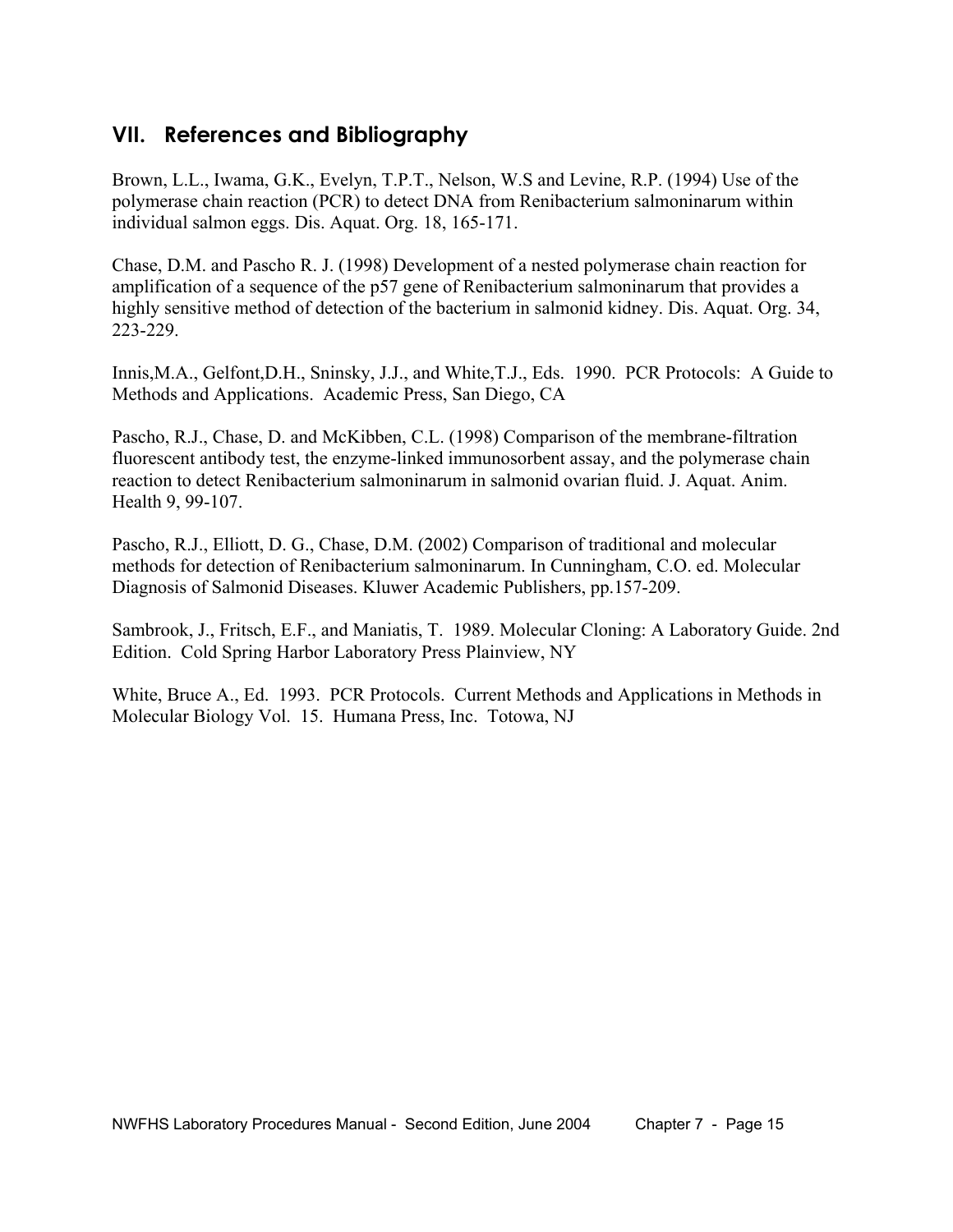# **Appendix 7.A – Worksheet for DNA Sample Data**

Case Number Sample Site Sample Site

| <b>Tissue Sample</b><br>Type* | <b>PCR Number</b> | <b>Mean ELISA</b><br><b>OD</b> Value | <b>Notes</b> |
|-------------------------------|-------------------|--------------------------------------|--------------|
| 1.                            |                   |                                      |              |
| 2.                            |                   |                                      |              |
| 3.                            |                   |                                      |              |
| 4.                            |                   |                                      |              |
| 5.                            |                   |                                      |              |
| 6.                            |                   |                                      |              |
| 7.                            |                   |                                      |              |
| 8.                            |                   |                                      |              |
| 9.                            |                   |                                      |              |
| 10.                           |                   |                                      |              |
| $11.$                         |                   |                                      |              |
| 12.                           |                   |                                      |              |
| 13.                           |                   |                                      |              |
| 14.                           |                   |                                      |              |
| 15.                           |                   |                                      |              |
| 16.                           |                   |                                      |              |
| 17.                           |                   |                                      |              |
| 18.                           |                   |                                      |              |
| 19.                           |                   |                                      |              |
| 20.                           |                   |                                      |              |

 **\*Record "E" for ELISA processed kidney, or "F" for frozen or fresh kidney.**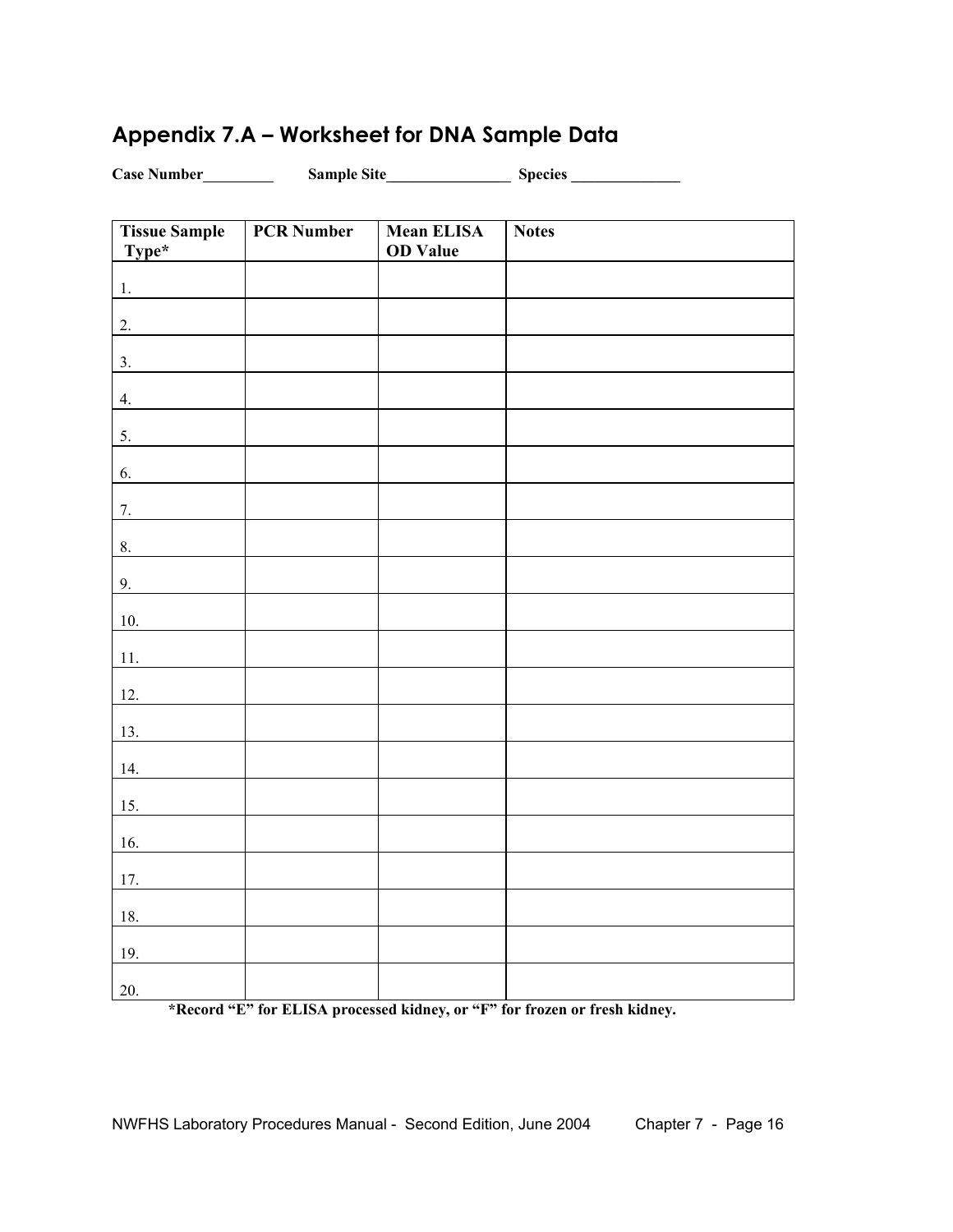### **Case Number \_\_\_\_\_\_\_\_\_\_\_\_\_\_ Date PCR Reagent Lot# Final Concentration Stock Concentration Volume per Reaction (to total 50**µ**l) Volume for \_\_\_\_samples**  10XBuffer  $1X$   $X$  $MgCL<sub>2</sub>$  1.5mM \_\_ mM dNTPs  $0.2 \text{mM}$  mM (+)Primer  $20pM$   $\qquad \qquad$   $\qquad pM/\mu$ (-)Primer  $20pM$   $pM/µ$ TAQ 2 units \_\_\_ units/µl d-H2O\* **Add to total 50**µ**l including DNA =**  $DNA$   $10 \mu l$

## **Appendix 7.B - Worksheet for Initial Amplification of Rs DNA by PCR**

\*Add water to Master Mix first, TAQ last.  $( = 50 \mu l )$ 

### **Thermocycler Program:** Number of Cycles

| Denature at | ć٥r | seconds. |
|-------------|-----|----------|
| Anneal at   | for | minutes. |
|             |     |          |

| Extend at | for | minutes. |
|-----------|-----|----------|
|           |     |          |

## **Table 1 - Master Mix Formula for Rs-PCR**

| <b>PCR Reagents</b>                                         | Lot $#$         | <b>Stock</b><br>Concentration* | Final<br><b>Concentration</b> | <i><b>Volume/Reaction</b></i><br>(Total reaction volume $=$<br>$50 \mu L$                  |
|-------------------------------------------------------------|-----------------|--------------------------------|-------------------------------|--------------------------------------------------------------------------------------------|
| <b>Extracted DNA</b>                                        |                 | --                             |                               | $10.0 \mu L$                                                                               |
| 10X Buffer                                                  |                 | 10X                            | 1X                            | $5.0 \mu L$                                                                                |
| dNTPs                                                       |                 | $(10^*)$ mM/ $\mu$ L           | $0.2 \text{ mM}$              | 1.0 $\mu$ L                                                                                |
| $(+)$ Primer                                                | P <sub>3</sub>  | $p$ Mole/ $\mu$ L<br>$(70^*)$  | 20 pMole                      | $1.0 \mu L$                                                                                |
| $(-)$ Primer                                                | M <sub>21</sub> | $p$ Mole/ $\mu$ L<br>$(78^*)$  | 20 pMole                      | 1.0 $\mu$ L                                                                                |
| <sup>1</sup> RediLoad Gel Dye <sup>™</sup>                  |                 | 10X                            | 1x                            | $5.0 \mu L$                                                                                |
| <b>TAQ</b>                                                  |                 | units/ $\mu L$<br>$(5^*)$      | 2 units                       | $0.4 \mu L$                                                                                |
| $d-H20$                                                     |                 |                                | (qs to $50 \mu L$ )           | <i>Example only: 23.4</i> $\mu L$<br>subtotal<br>Add 26.6 $\mu$ L H <sub>2</sub> 0 per rxn |
| $^{2}$ MgCl <sub>2</sub> (if not included<br>in 10X Buffer) |                 | 25mM                           | $1.5 \text{ mM}$              | $3.0 \mu L$                                                                                |

**\* NOTE: Stock concentrations will vary** – **those provided here are examples only. Check the specific reagents prior to use.** 

<sup>1</sup>RediLoad Gel Dye<sup>™</sup> - optional.

NWFHS Laboratory Procedures Manual - Second Edition, June 2004 Chapter 7 - Page 17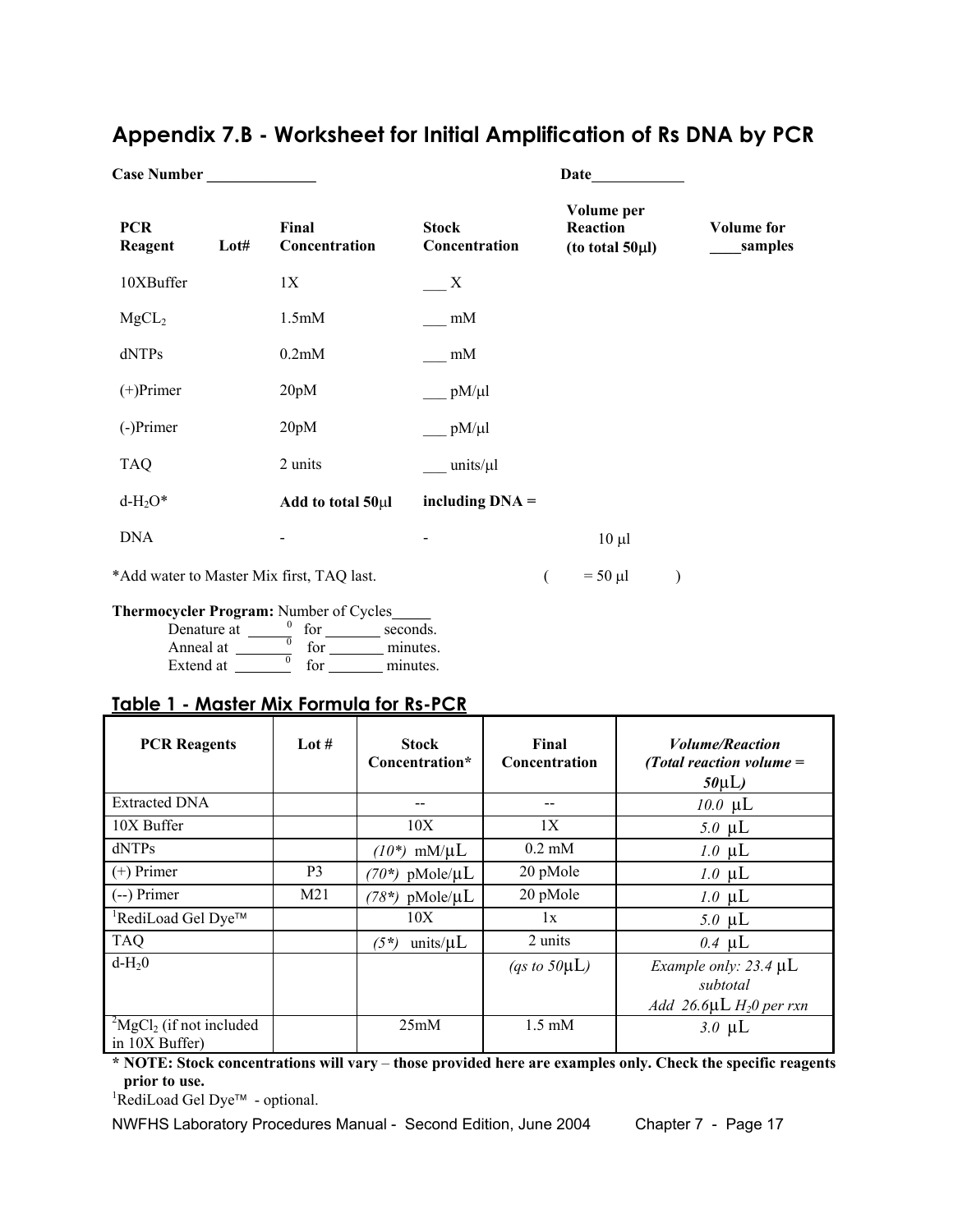${}^{2}MgCl_{2}$  - only add not included in 10Xbuffer (or if concentration in buffer is insufficient for final concentration).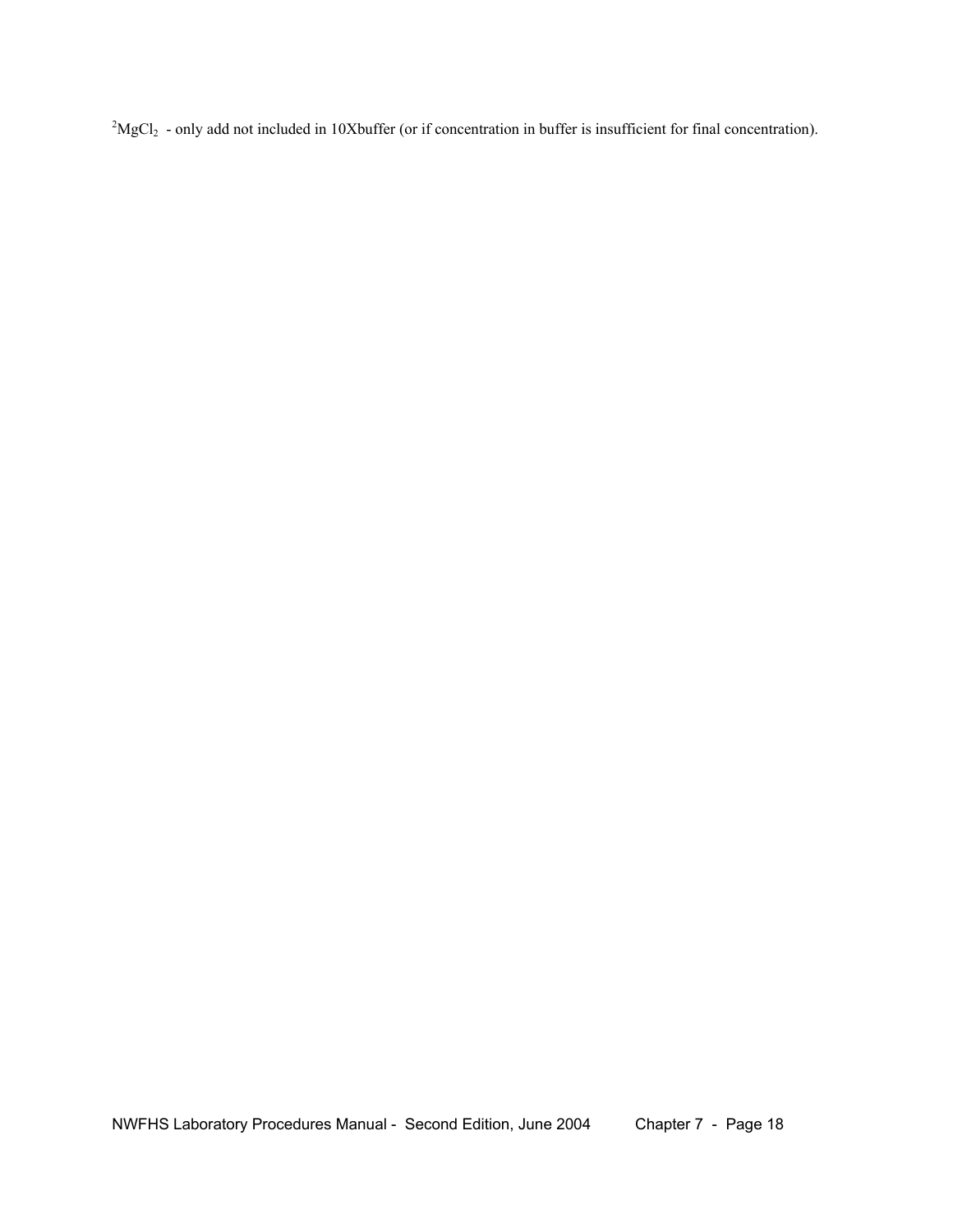| <b>PCR</b><br>Reagent | Lot# | Final<br>Concentration                    | <b>Stock</b><br>Concentration | Volume per<br>Reaction<br>(to total $50\mu$ ) | <b>Volume for</b><br>samples |
|-----------------------|------|-------------------------------------------|-------------------------------|-----------------------------------------------|------------------------------|
| 10XBuffer             |      | 1X                                        | X                             |                                               |                              |
| MgCL <sub>2</sub>     |      | 1.5 <sub>m</sub> M                        | mM                            |                                               |                              |
| dNTPs                 |      | 0.2 <sub>m</sub> M                        | mM                            |                                               |                              |
| $(+)$ Primer          |      | 20pM                                      | $pM/ \mu l$                   |                                               |                              |
| $(-)$ Primer          |      | 20pM                                      | $pM/ \mu l$                   |                                               |                              |
| <b>TAQ</b>            |      | 2 units                                   | units/µl                      |                                               |                              |
| $d-H_2O^*$            |      | Add to total 50µl                         | including $DNA =$             |                                               |                              |
| <b>DNA</b>            |      | *Add water to Master Mix first, TAQ last. |                               | $1 \mu l$<br>$= 50 \mu l$                     |                              |

# **Appendix 7.C – Worksheet for Nested (Second Round) Rs PCR**

### **Thermocycler Program: Number of Cycles\_\_\_\_\_**

| Denature at | for | seconds. |
|-------------|-----|----------|
| Anneal at   | for | minutes. |
| Extend at   | for | minutes. |